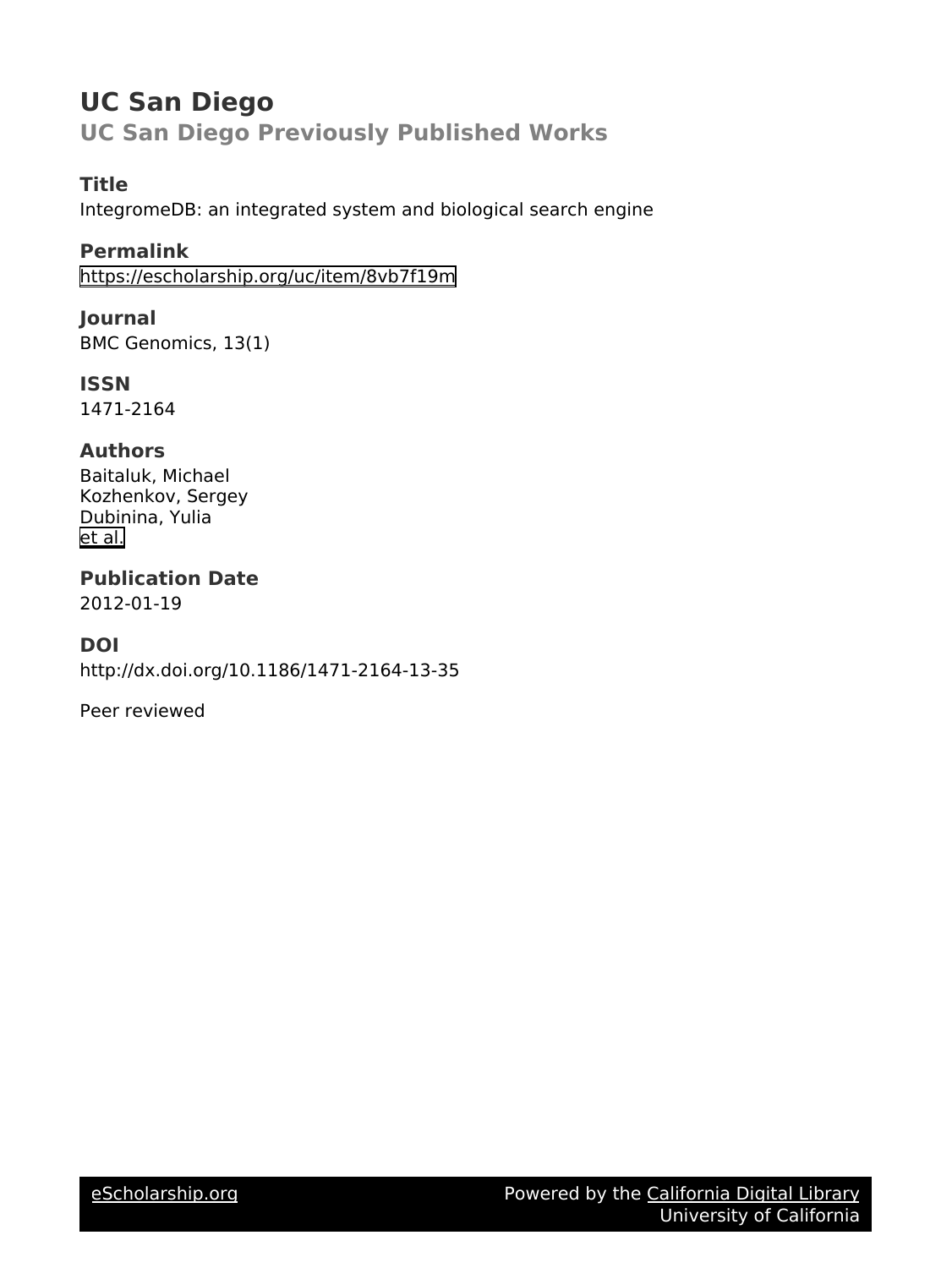## **DATABASE CONSUMING A EXAMPLE AND SERVICE SERVICES COPEN ACCESS**



# IntegromeDB: an integrated system and biological search engine

Michael Baitaluk<sup>1\*</sup>, Sergey Kozhenkov<sup>1</sup>, Yulia Dubinina<sup>1</sup> and Julia Ponomarenko<sup>1,2</sup>

#### Abstract

**Background:** With the growth of biological data in volume and heterogeneity, web search engines become key tools for researchers. However, general-purpose search engines are not specialized for the search of biological data.

Description: Here, we present an approach at developing a biological web search engine based on the Semantic Web technologies and demonstrate its implementation for retrieving gene- and protein-centered knowledge. The engine is available at [http://www.integromedb.org.](http://www.integromedb.org)

Conclusions: The IntegromeDB search engine allows scanning data on gene regulation, gene expression, proteinprotein interactions, pathways, metagenomics, mutations, diseases, and other gene- and protein-related data that are automatically retrieved from publicly available databases and web pages using biological ontologies. To perfect the resource design and usability, we welcome and encourage community feedback.

Keywords: data integration, search engine, biological ontologies

#### Background

Diverse web resources and databases, such as UniProt [1], GenBank [2], GeneCards [3], RGD [4], MGD [5], and many others, catalog various properties of genes, ranging from their mapped chromosomal coordinates to the enzymatic function of the proteins they encode. Scientists have to visit many of these databases or web sites for each gene in their candidate gene list; they must learn and remember how to navigate various web sites, each of which accepts different sets of gene identifiers (Entrez Gene, Ensembl, Refseq, UniGene, and other), thus making the navigation difficult and time-consuming. Although these resources are highly informative individually, the collection of available content has more power, if provided in an integrated, unified, centralized context indexed in a robust manner. Although currently there is no single resource that completely describes everything that a researcher might want to learn about a specific gene, a few integrative approaches towards this goal have been developed and include BioGPS [6], Ondex [7], NIF [8], and several databases for cataloging web resources, such as PathGuide [9] and MouseBook [10]. The integrated and comprehensive use



Web search engines, such as Google, excel at finding a needle in a haystack: a single fact, a single definitive web page. Often, however, the user's objective is not to find a single fact, but to explore all available data concerning a specific genes or proteins. For example, a person diagnosed with diabetes might want to learn all known scientific data about genes associated with this disease. Or, for a researcher who wants to learn 'all about p53 gene/protein', it is much easier to get the information centralized in one place, instead of searching the whole Internet for this information. Even if the researcher knows exactly what to look for, for example, specific post-translational modifications in p53 protein that result in different types of cancer, he/she still might need to browse many different web resources in search of this information.



© 2012 Baitaluk et al; licensee BioMed Central Ltd. This is an Open Access article distributed under the terms of the Creative Commons Attribution License [\(http://creativecommons.org/licenses/by/2.0](http://creativecommons.org/licenses/by/2.0)), which permits unrestricted use, distribution, and reproduction in any medium, provided the original work is properly cited.

<sup>\*</sup> Correspondence: [baitaluk@sdsc.edu](mailto:baitaluk@sdsc.edu)

<sup>&</sup>lt;sup>1</sup>San Diego Supercomputer Center, University of California San Diego, 9500 Gilman Drive, La Jolla, CA, 92093, USA

Full list of author information is available at the end of the article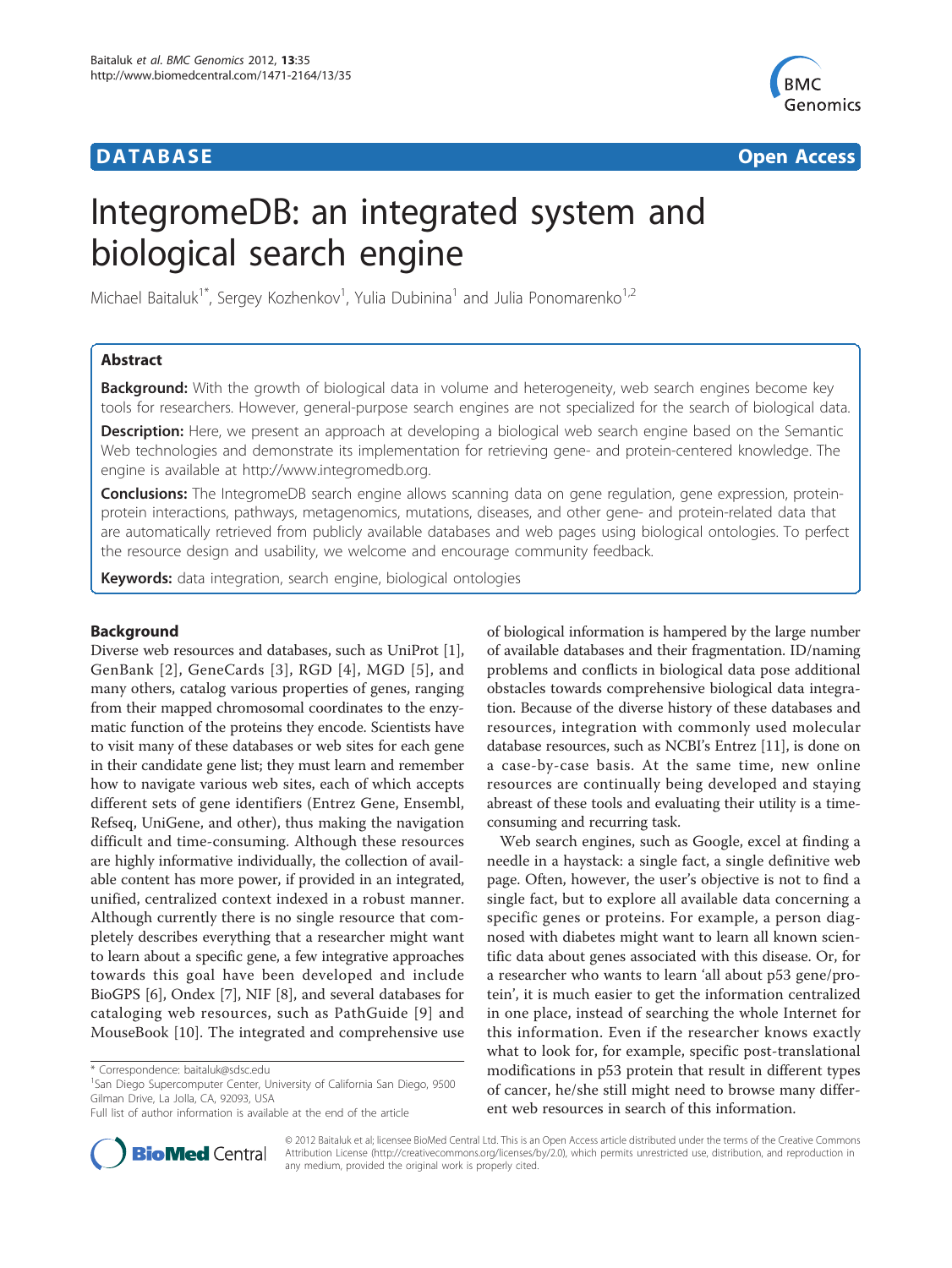Here, we propose a solution to the problem of searching biological data, specifically gene/protein-centered data, via semantic integration of data from a broad collection of molecular biology resources and presentation of these data on one web page for each searchable gene/ protein. Data have been automatically integrated from more than a thousand databases listed in the Nucleic Acid Research database list [12], as well as from PubMed, Wikipedia, and millions of public web sites that are referenced from these databases. The presented search engine, <http://www.integromedb.org>, has been designed for browsing available data on gene regulation, gene expression, protein-protein interactions, pathways, metagenomics, mutations, diseases, and many other gene- and protein-related data. IntegromeDB web page is linked to BiologicalNetworks<http://www.biologicalnetworks.org> [13], which is a Java web-start application designed for in-depth analysis of biological data, building and visualization of gene regulatory and protein-protein interaction networks; the presented web resource and BiologicalNetworks both rely on the same integrated database [14]. Application Programming Interface (API) available at <http://integromedb.org/api.jsp> provides access to the most features available through the web application and can be used by third-party users and resources. The batch search and retrieval options are also provided at the IntegromeDB web site, [http://www.integromedb.org.](http://www.integromedb.org)

#### Construction and content

#### Data Integration

The basic anatomy of the IntegromeDB data integration system that is behind the presented search engine is described in detail in [14]. Briefly, IntegromeDB is a semantic, graph based, 'deep web' data integration system that automatically captures, integrates, and manages publicly available data related to functioning of genes and proteins (Figure [1](#page-3-0); see also Figure S1 in Additional file [1](#page-9-0)). The system's internal database is structured as a metagraph database that contains the features attributable to a given bio-entity, such as gene, protein, pathway, operon, experiment, COG, and other. The system dynamically incorporates new sets of objects and their relations and integrates the following four complex orthogonal data types: Graphs, Tables/Histograms, Trees, and Sequences [14,15]. The problems of data integration are addressed via ontology-driven data mapping, multiple data annotation and heterogeneous data querying, also enabling integration of the user's data. The internal database schema is RDF-compatible [16]; that is, it stores biological data in the RDF-compatible format, the standard format of the Semantic Web [17]. The IntegromeDB web site supports RDF format by providing export of the Search Results web page in RDF format (at the top of the page; Figure [2](#page-4-0)) and also providing download of some parts of the database that describe organisms, pathways, synonyms, and interactions as the RDF formatted files [http://inte](http://integromedb.org/download_rdf.jsp)[gromedb.org/download\\_rdf.jsp.](http://integromedb.org/download_rdf.jsp)

The major architectural blocks of the system are a webcrawler, archive server, data integration server, internal database, and ontological mediator (Figures [1](#page-3-0) and [1S](#page-3-0)1). The crawler automatically searches public databases, PubMed, and web resources for biological data and extracts them from texts and tables. The system accepts the user's data that can be integrated together with public data. The Data Integration Server accepts external data, semantically mapping them to the schema of the Internal Database, and injects the external data into the database. This allows IntegromeDB to tap into the Deep Web, the portion of the web that is concealed behind web forms. Some estimates have pegged the size of the Deep Web at up to 500 times larger than the Surface Web [18]. Briefly, the procedure to process the data behind web forms works as follows. Starting from an initial prediction of candidate keywords by simple ontological analysis of the text on the page (usually it is ether gene, protein, drug, pathway names), the form is tested and if it returns valid results, the common URL pattern of meaningful pages (for example '<http://www.ncbi.nlm.nih.gov/gene/?term=>') is analyzed and further keywords will be extracted from the resulting pages. The iterative process is continued until either no new candidate keywords can be extracted or no more new web pages can be retrieved for a given resource.

The IntegromeDB content is available for more than 100,000 genes and proteins from 1252 organisms, more than 2 million experiments, 1000 pathways, 900,000 gene and protein records, and thousands of PubChem [19] records. Since many of the integrated resources are frequently updated, the IntegromeDB database is re-loaded on a quarterly basis. To ensure that the connections between external databases within IntegromeDB are as accurate as possible, an automated process checks for updates of outside databases, downloads files, and populates database tables.

#### Querying IntegromeDB

Search on the IntegromeDB web page can be executed via keyword, wild card, or multiple word queries. Genes/ proteins can be queried using either the gene name (the official HGNC [20] name, Entrez Gene [11], Ensembl [21]), Affymetrix identifier, current UniGene/UniProt [1] cluster identifier, or GenBank [2] accession number of a sequence (Refseq ID) associated with the gene through UniGene/UniProt (Figure [1D\)](#page-3-0). We have assembled the largest collection of gene aliases available on the web by combining synonymous data from more than a thousand databases. IntegromeDB can therefore accept practically any known ID as input. To display data for a specific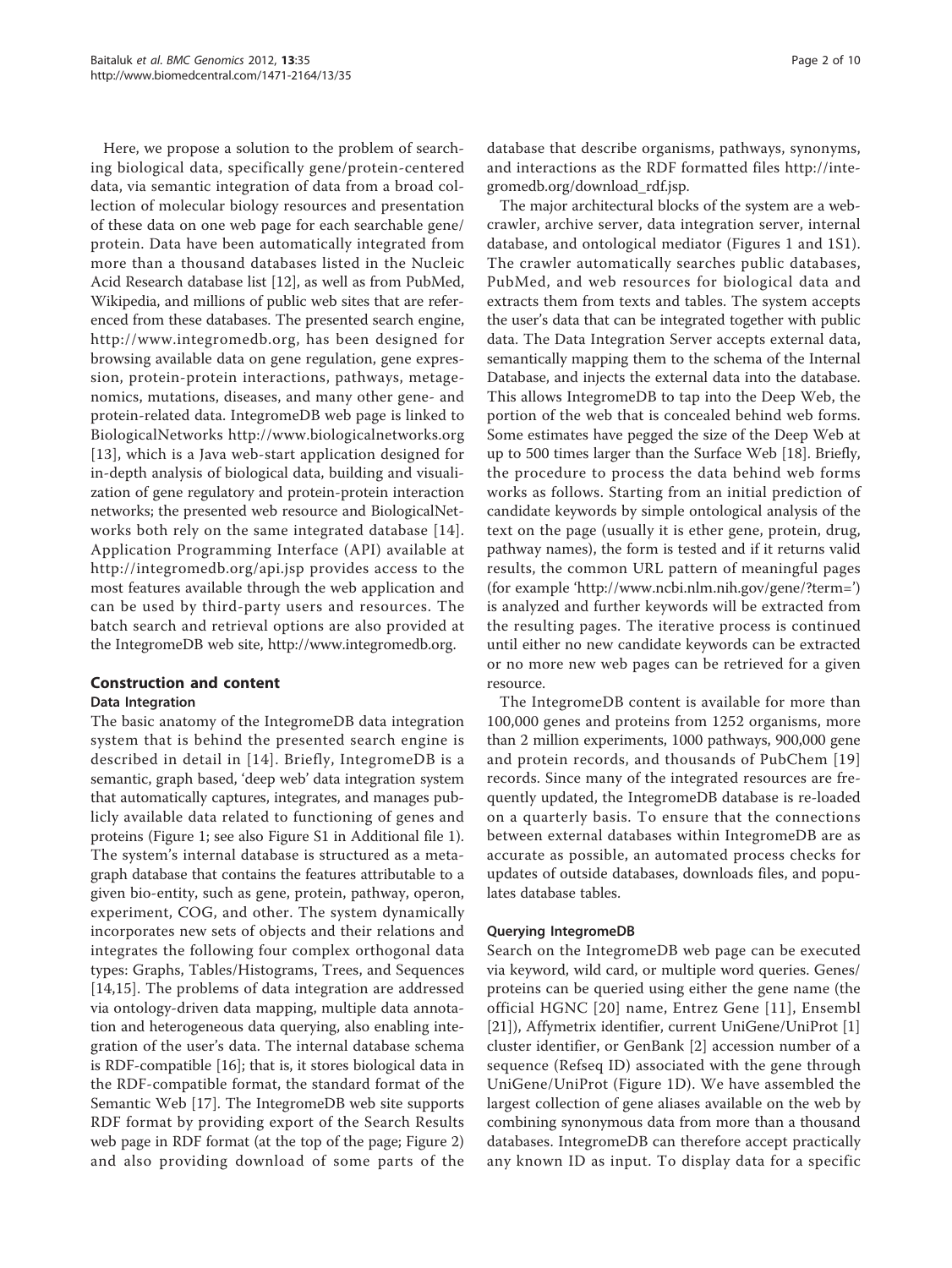Figure 1 IntegromeDB architecture. A) Major architectural blocks of the IntegromeDB system. B) Internal database of the IntegromeDB; described in detail in [14]. C) The pipeline processing the user's data. D) IntegromeDB web page with search examples and search options. For a batch search, input can be uploaded as a text file or by pasting the gene/protein list into a text box. E) Search results sorted by relevance score. Clicking the gene/protein name takes the user to the respective gene/protein report page (F) (see Figure 2).

· TreeFan

CO STRING (1)

Explore in BN &

nteractions of p53

> Explore in BN

Pathways

Related topics@

<span id="page-3-0"></span>

Protein P53

 $\frac{Sym}{PS}$ 

- OUIS 191170, 151623.

-<br>Tumor suppressor protein p53, transformation related protein 53, tumor protein p53, cellular tumor antige<br>p53 is a tumor suppressor in many different types of tumor  $\frac{1}{2}$  as a tumor suggestate on many different fypes of tumor<br>Tumor suggestate proteins (3.0 Lif-Taurunal Systematic) standardizes related protein 3.3, nonce prot<br> $\frac{1}{2}$ (3.0 as a trivia man and gaps (3.0 is humor su

> encoded b<br>rant 6. De analysis using gene pred<br>mathod: RestRatean is encoded by<br>variant 3. Der

· InterPro :PRO10991

PRO13072, PRO1234

 $^{16}$  000

**ENGO MOLSKEN** 

nor antigen of 2 (Tumor suppressive aST). (Phose Turner pappressor putting p53, transformation related protein 53; turner protein p53; c. BWD (11)

Synonyms / Aliases / Common names / Identifiers Gene property<br>• TP53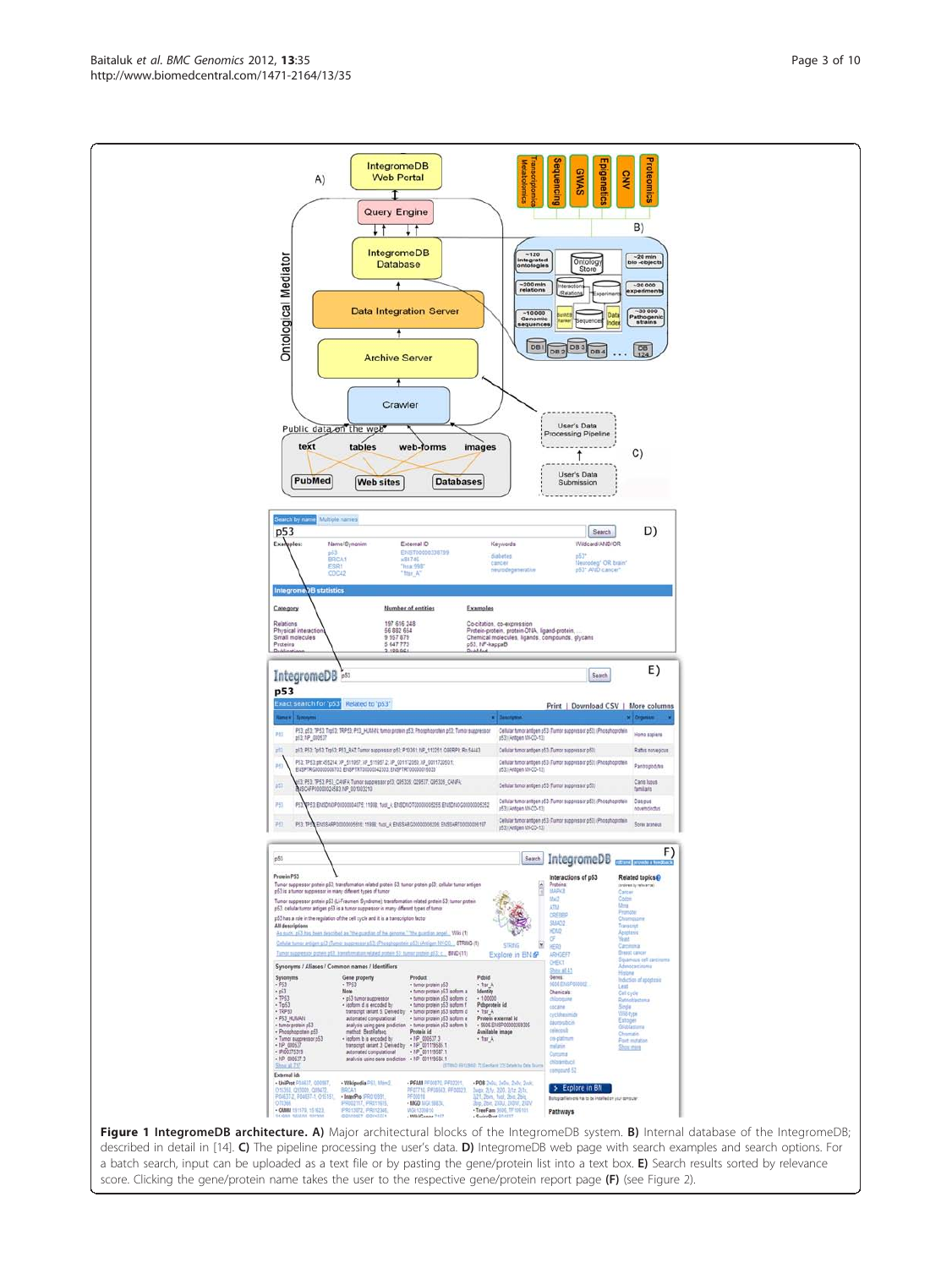gene (Figures [1F,](#page-3-0) 2), the user must first select a gene from the search result list (Figure [1E\)](#page-3-0). The Search results are divided into two groups: Exact Search "p53" and Relevant to "p53". The first group contains genes which names contain the query term (p53); the second group contains genes which were found in the same publications or the same database records with the query term.

One of the important features of IntegromeDB is the ability to simultaneously extract data for multiple genes in a batch, thus eliminating the need for laborious crossreferencing of data from external databases. The batch search is particularly useful for functional genomics studies, where it is necessary to regularly update annotations associated with genes/proteins being examined. For example, researchers interested in the mapped position or subcellular localization of a list of genes can extract these attributes and perform further analyses, assessing the enrichment of transcription factor binding sites or a certain functional attributes within clusters of genes. List of genes can be input as a text file via uploading on the server or by pasting it into a search box. The batch search is currently limited to 1000 genes.

The cornerstone of the IntegromeDB search engine is the IntegromeDB ontology and Categorization Engine

<span id="page-4-0"></span>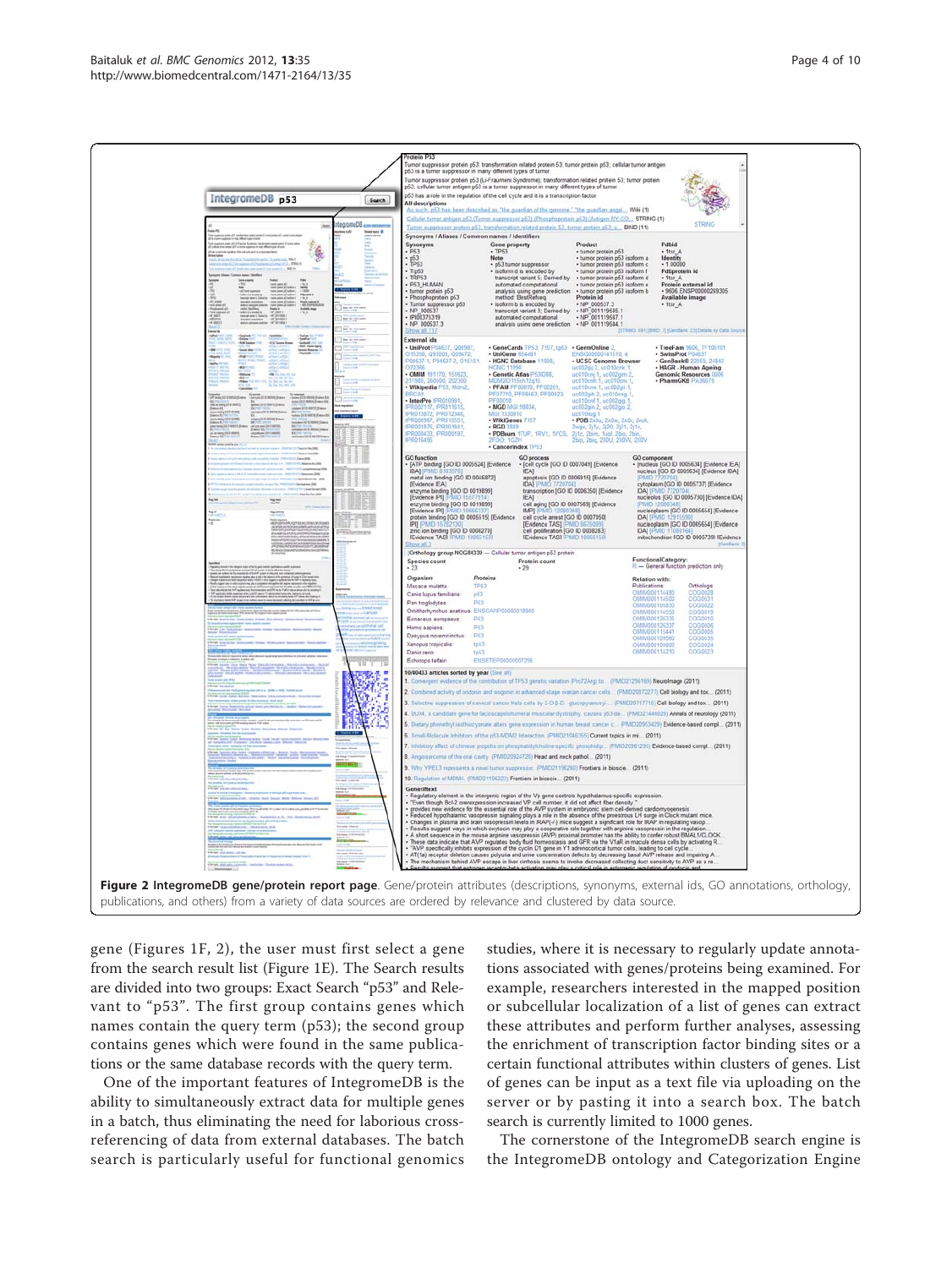(ICE) (Figure S1 in Additional file [1\)](#page-9-0). The IntegromeDB ontology, which is described in detail in [13,14], integrates over a hundred OBO ontologies and consists of millions of terms organized as a directed acyclic graph (DAG), reflecting 'is-a', 'has-a', and 'part-of' relationships; for example, 'p53 is-a transcription factor'. Given a user query, ICE determines the nodes in the ontology that are most closely connected with a query. For example, for the 'p53' query, ICE first determines that p53 is a tumor suppressor, which is related to carcinogenesis and cancer pathogenesis. It also determines that p53 is a family of transcription factors related to cell signaling and playing role in the immune system and cell proliferation.

For each ontological term A and for each web page, or a document, X, integrated into the system, the relevance  $RL$  of the document  $X$  to the term  $A$ , is calculated as follows:

$$
RL(X, A) = K1 \times PO(A) + K2 \times PP(X) + K3 \times PT(X) + K4 \times PR(X),
$$

where  $K1-K4$  - empirical coefficients (K1 = 0.2; K2 = 0.5; K3 = 0.4; K4 = 0.8); PO - frequency of a term A in the ontology which the term  $A$  belongs to;  $PP$  - frequency of a term  $A$  in the document  $X$ , this value corresponds to the Lucene keyword search score [22]; PT - frequency of the term A in different HTML tag fields of the web page (document)  $X$ ; PR - PageRank [23] of the document X. In the process of executing the query containing the term A, ICE retrieves the top one thousand ranked documents.

Documents, or web pages, that are found to be relevant to the query gene/protein are further grouped together by data sources (Figure [3](#page-6-0)) and by similarity among documents. The similarity between two documents is defined as follows. Assume that a document is seen as a sequence of 'words', where a 'word' can be any combination of letters and digitals, representing biological information. It can be a simple word, like 'diabetes', or an abbreviation, like 'Leu', a sequence word 'ATGCTGGG' or 'MEPQSDVL', a number, or a combination of letters and numbers, like 'Hs.654481'. Further assume that for each word  $i$  a threshold frequency to be in the document is set at  $b(i)$ . Now, for each document, we can compute a vector in which the  $i$ -th component is set to 1, if the value of relative frequency of the word *i* in the document is greater than  $b(i)$ , or 0, otherwise. This binary vector is regarded as a fuzzy digital signature of the document and is built on the *descriptive set* of words. Vectors with 3 or less words above threshold are removed from further consideration. Low complexity words, such as 'ATGC', 'MEPQSDVL', or '0123456789', are considered as unique sets of symbols and are not considered in the vectors. The descriptive set of N words, which is defined for the whole database once it is updated, consists of the 'quality' words that cover nearly the maximum amount of documents thus that N is nearly minimal, where  $N$  is determined empirically. The 'quality' of a word is determined as relative stability of the corresponding component of the vector in similar documents. The threshold  $b(i)$  is chosen thus that the most of the documents have non-zero vectors. To estimate the similarity between two documents, the normalized Levenshtein distance [24] is used. Two documents are deemed similar if the difference between them does not exceed 10%. This rough estimate was obtained via assertion of the similarity between randomly chosen 300 documents by six researchers. Figures [4](#page-7-0) and [5](#page-7-0) show the documents (web pages) grouped by synonyms, sequences, pathways, regulatory and other types of data for the query 'p53'.

#### **Utility**

#### IntegromeDB web interface

IntegromeDB report page uses a two-dimensional newspaper-like layout (Figure [2\)](#page-4-0) rather than as a search results page as in standard search engines (e.g., Google). Data are grouped by data sources and similarity and sorted in each group by the relevance to the query gene/protein as is shown in Figures [2,](#page-4-0) [3](#page-6-0), [4](#page-7-0) and [5](#page-7-0). The report page also provides a list of topics related to the query gene/protein (Figure [4\)](#page-7-0). The links to the corresponding data sources are provided. Among data displayed for each gene/protein on the left panel of the report page (Figure [3](#page-6-0)) are aliases and external IDs, ontological terms, chromosome localization with links to NCBI and UCSC genome browsers, orthologs/homologs from multiple organisms, protein and genomic sequences, and related publications. On the right panel of the report page (Figures [4, 5](#page-7-0)) are shown interaction data and pathways (from KEGG [25], NCI [26], REACTOME [27], BioCARTA [28]), experiments (e.g., expression, metabolomics and proteomics data from GEO [29] and ArrayExpress [30]), miRNA data (from miRBase [31] and microRNA.org [32]), images (e.g., protein structures from PDB [33] and Wikipedia [34]), and relative mRNA expression frequencies derived from various cell and tissue types (from descriptions/ metadata of experiments in GEO and ArrayExpress).

For example, for the query 'p53', the report page (Figures [2](#page-4-0), [3,](#page-6-0) [4](#page-7-0) and [5\)](#page-7-0) describes that p53 is involved in apoptosis, cancer, prostoglandin metabolism pathway, and MAPK, Wnt, cell cycle and other canonical pathways. Detailed information for each pathway, including genes, proteins, and small molecules involved in it is provided. For example, for prostoglandin metabolism pathway, the user can learn that it is involved in metabolizing lipids into prostaglandins and plays an important role in pain and inflammation; that the protein encoded by human PTGS1 gene is involved in the conversion of prostaglandin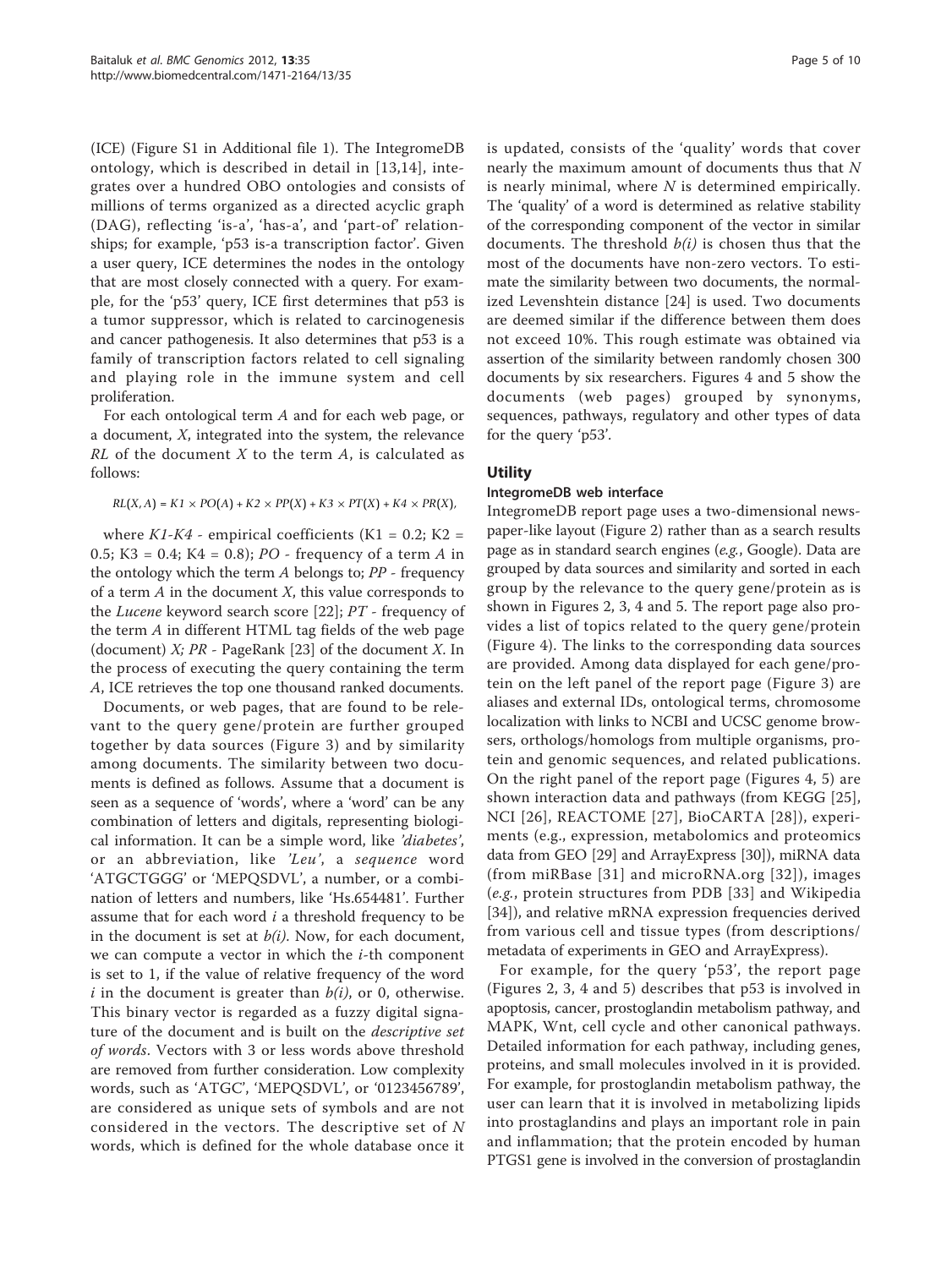PGG2 into inflammation-causing prostaglandin PGH2; and aspirin has been shown to bind to the PTGS1 gene product (prostaglandin-endoperoxide synthase 1), blocking the ability of this enzyme to produce PGH2 and thereby reducing pain and inflammation.

#### Web Data

For each gene/protein, information retrieved from web pages is clustered by data sources (Figure 3). The user can scan the content of the web page by rolling over the respective term (e.g. 'Binary Interactions', 'Sequence Annotation', 'Structure') at the bottom of the snippet under *'In this topic'*. For example, for the 'p53' query, among the most relevant (valuable) resources were OMIM, UniProt, UniGene, GenBank, PubMed, Wikipedia, GeneCards, InterPro, p53.free.fr (mutation database), SYSTERS (protein families database), tp53.org. They were followed by (accessible via clicking the 'Show More Pages' button) EMBL/EBI, MGD, STRING, WikiGenes, Genetic Atlas, CancerIndex, ProteinAtlas, KEGG, UCSC genome Browser, HAGR (Human Ageing Genomic Resource), SwissProt, PharmGKB and others.

<span id="page-6-0"></span>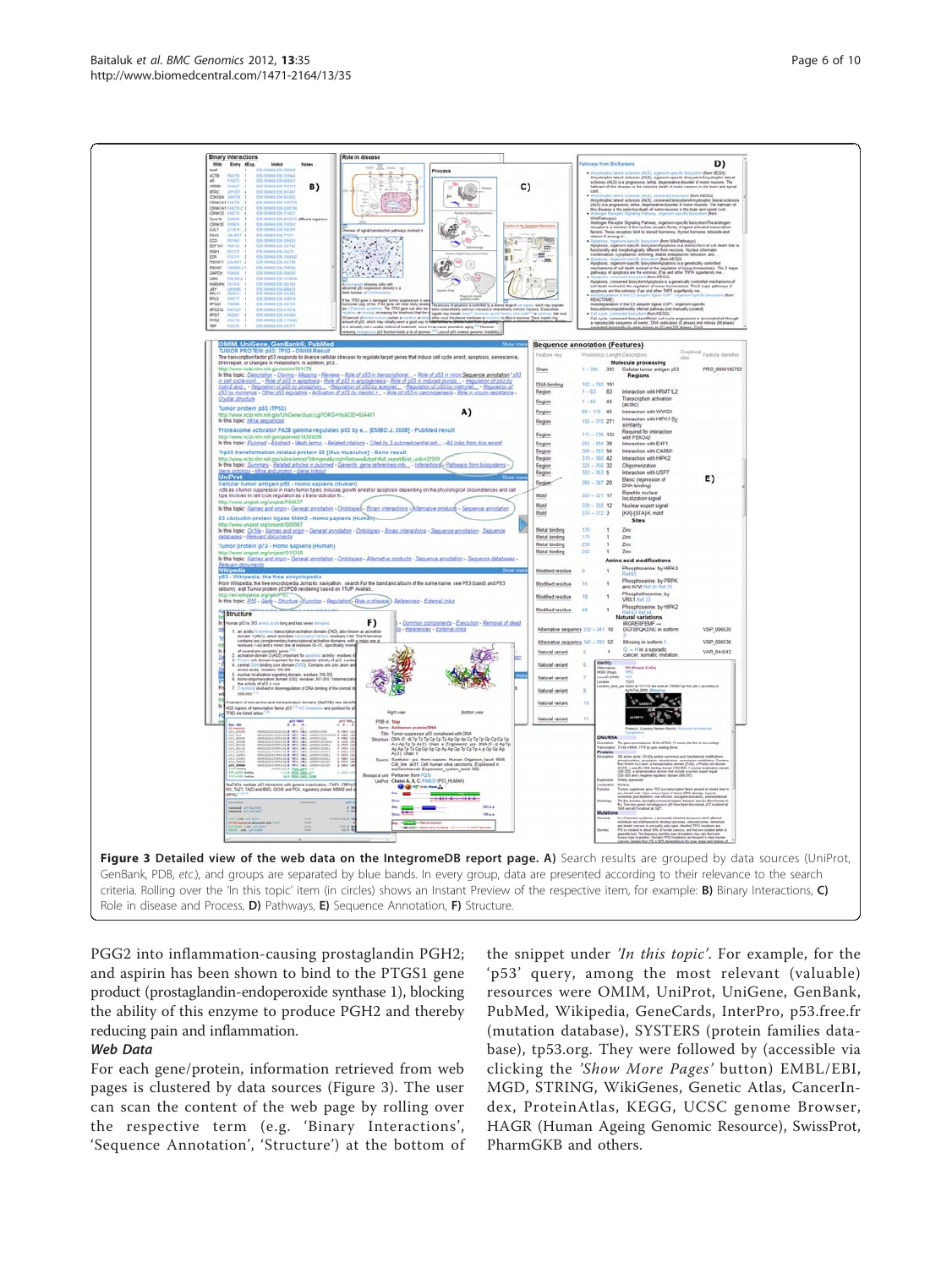#### <span id="page-7-0"></span>Baitaluk et al. BMC Genomics 2012, 13:35 http://www.biomedcentral.com/1471-2164/13/35



#### Table data

In contrast to table data stored in listed and well-maintained databases, the tables published in the PubMed articles, as well as separate tables distributed across the web, are barely searchable by any search engine. Here,



these data are integrated and become searchable using the same approach that is applied to the tables in the databases. Specifically, it concerns tabular data on gene regulatory regions, gene/protein interactions, and gene expression experiments.

To integrate the tables, IntegromeDB looks for web pages containing the HTML 'Table' tag and distinguishes relational tables (that are further parsed) from non-relational (that cannot be integrated), using a combination of in-house and statistical classifiers, e.g., calculating the ontology term in each column of the table; the classifiers have been trained on manually selected examples and use the information already integrated in IntegromeDB. If the columns containing significant percentage (empirically defined value) of the object IDs from IntegromeDB can be found, the table will be further processed; otherwise, filtered out. For example, a two-column table containing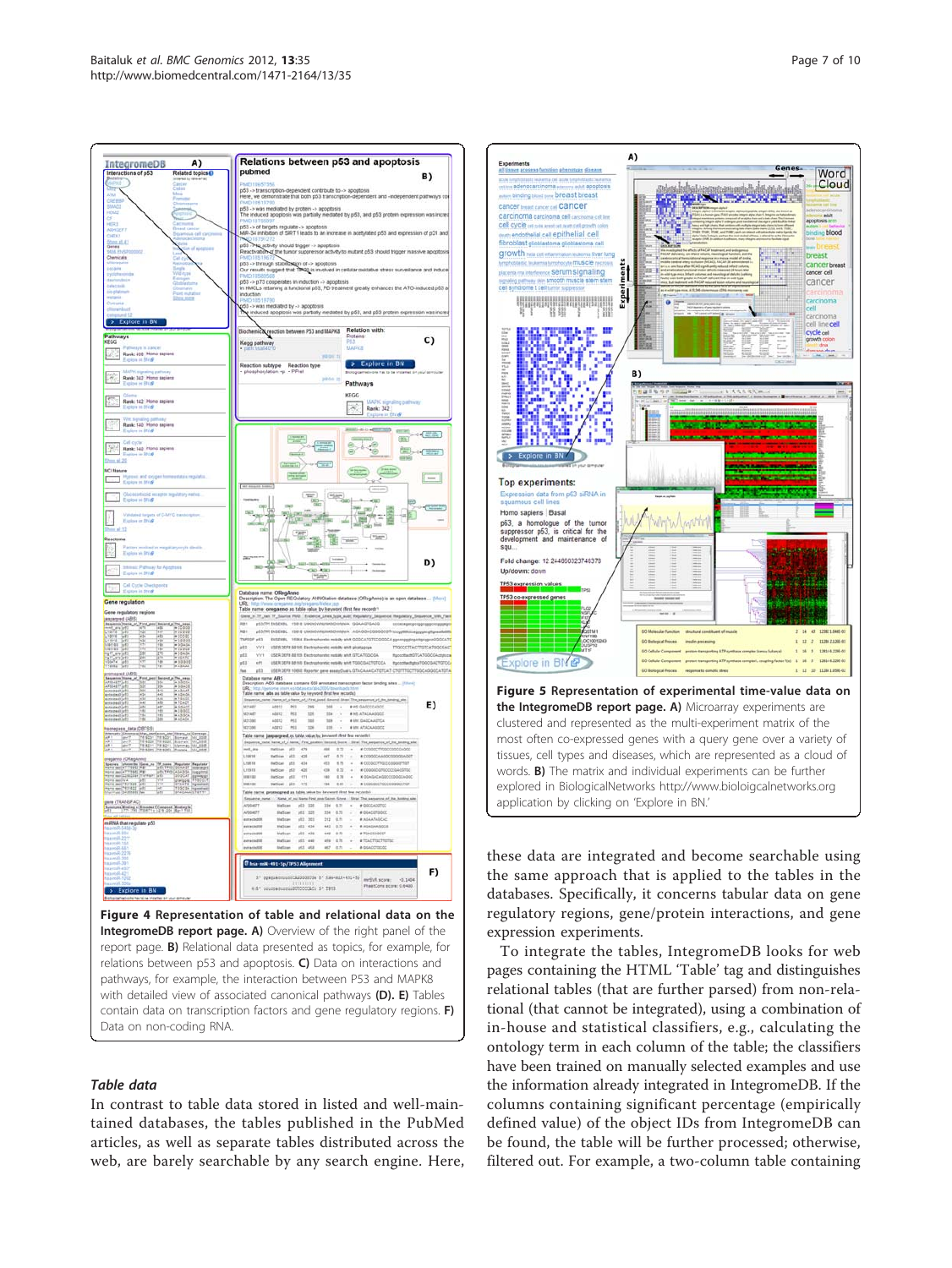gene names and promoter sequences will be identified as a relational table as the percentage of ontologically defined objects in the first (gene names) column is high. Data from the other column will be considered as gene attributes if types of data can be defined, or named; that is, the column contains a data label in the first row. Thus, if in the example table the first cell of the second column contains the word 'promoter' and the other cells, DNA sequences, the postprocessor will understand that data in this column are promoter sequences. It will therefore scan the upstream region of the respective gene from the first column, and in case of finding the matching sequence, remembers its chromosomal localization in the global genomic coordinates and assigns to the gene the sequence in the corresponding cell as the attribute of the type *promoter* sequence. If the sequence is not found, the postprocessor will assign the sequence as a new attribute with the name as provided in the first cell of the second column, and the type of the attribute will be sequence. Figure [4E](#page-7-0) shows gene regulatory data that was found for the 'p53'query from the databases provided information on gene regulatory regions and transcription factors.

Experimental tables containing, for example, microarray data, are clustered based on the Z-scores obtained using Fisher r-to-Z transformation of Pearson correlation coefficients calculating co-expression of the query gene with each gene in each experiment (data for each gene are averaged over multiple probes). The resulting coexpression matrix (Figure [5\)](#page-7-0) highlights the experiments and genes (the intensity of blue correspond to the increasing value of the Pearson correlation coefficient above 0.75 and up to 1.0) co-expressed with the query gene (p53, in this case), and the word cloud shows a variety of conditions, tissues, and disease states found in the descriptions of these experiments. Visual inspection of the matrix allows detecting patterns of correlation across data sets and spot significantly strong co-expression profiles. Most often correlating genes (with the largest average Z-score over all experiments) and most related experiments (with the largest average Z-score over all genes) are located in the left-top corner of the matrix. For example, p53 was found to be overexpressed in cancers (breast, brain, bone marrow, squamous carcinoma, etc.), fibroblasts, astrocytes, and other cell types.

#### Integration with other resources

One of the central aims of the IntegromeDB is to maintain cross-connectivity and integration with other public resources in a user-friendly manner. Therefore, we provide the programmatic access to our SQL database that is accessible via the following routes. First, the integrated content of IntegromeDB is available via the IntegromeDB API, which is implemented in Java. Through an XML-RPC service, API provides functions to access programmatically

most of the features available in the IntegromeDB web interface, such as retrieving aliases, promoter sequences, or transcriptional regulators for a set of genes. Example code of using API and access to the XML-RPC service are available at<http://integromedb.org/api.jsp> ('API XML-RPC' tab). Second, if the external user/resource wants to visualize retrieved object(s) (interaction network of a protein, promoter region of a gene, microarray experiments for a set of genes, etc.) on his web resource using the Biological-Networks integrated research environment [13] he/she should use API access described at the [http://integromedb.](http://integromedb.org/api.jsp) [org/api.jsp](http://integromedb.org/api.jsp) 'API BiologicalNetworks' tab. Thus IntegromeDB/BiologicalNetworks maintains mutual cross-referencing with other web resources, that is not limited to simple text-based HTML links, but also enables partner websites to embed visualization of the BiologicalNetworks objects within their own web pages.

Most of the data (pathways, networks, microarray experiments, sequences, etc.) returned by the IntegromeDB web site as a search results can be opened for detailed exploration and analysis in BiologicalNetworks. Figure [6](#page-9-0) illustrates several examples of the interactions between IntegromeDB and BiologicalNetworks; in these scenarios, IntegromeDB is used for browsing large volumes of data, while BiologicalNetworks is used for exploring individual datasets in finer detail.

Partner websites or third-party software programs can choose to embed the entire IntegromeDB website into their own software. Thus, an IntegromeDB 'plugin' can be established at the BioGPS [6] portal, which provides 'plug-ins' through which the users can connect any number of external websites into freely configurable screen layouts.

#### Discussion and Conclusions

Centralized and publicly available resources and search engines for integrated biological data are critical in enabling biologists to efficiently analyze genome-scale data. To meet this demand, we developed IntegromeDB, the general purpose unifying resource and search engine that can take the exploration of molecular biology data to the next level. IntegromeDB uses a hybrid approach to the Deep Web that combines elements of the crawl and federated search and data preprocessing approaches. It follows the trend established by other integrative resources, BioGPS [6] and Entrez [11], for example, that aim at presenting available information in a gene-centered manner. However, the technology behind IntegromeDB differs from that of other resources as it relies on data integration via automatic establishment of Object-Object Property relationships rather than on hyperlinks and manual curation. This approach is scalable in respect of how many data sources can be integrated (the number can be limited only by the hardware availability) and relatively inexpensive to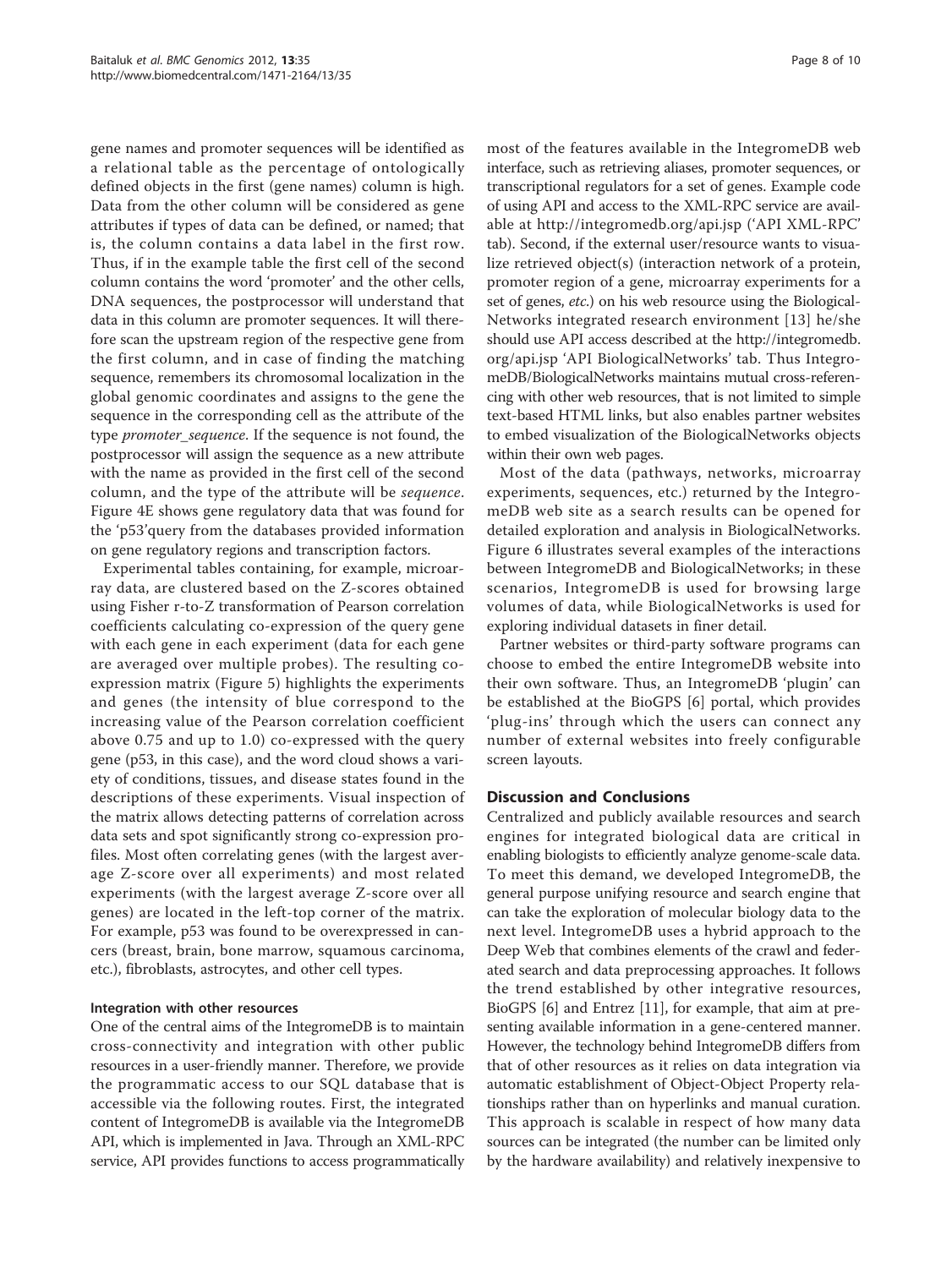<span id="page-9-0"></span>

develop and maintain as we deliberately keep human intervention at a minimum. However, as any automatic approach it has the drawback that unrelated data can be occasionally retrieved. With more usage of the site and more errors reported, the search algorithm will be improved. We encourage the users to report the errors and provide critique using the "Provide Feedback" button at the top right of the search results page (Figure [2](#page-4-0)).

To further enhance the ability of researchers to extract and manipulate the data, we will continue to provide the access to IntegromeDB through the API and data integration tools available in BiologicalNetworks making the most often used tools implemented as web services, thus eliminating the necessity to download Biological-Networks. We will also work on providing execution of SPARQL queries on the IntegromeDB data and create a SPARQL to SQL adaptor, using specifically designed dictionaries (that provide description of triples along with exact mappings onto tables).

We plan to continue extending the resource by adding new data sources and more experimental data and further developing the search engine's usability and speed. To improve the resource design and usability, we will rely on external experts (subject of funds availability) and we welcome and encourage community feedback that can be provided using the "Provide Feedback" button at the top right of the search results page. The speed of the presented search engine depends on both software and hardware; and while we will continue optimizing the search algorithms, we also plan to utilize a new hardware, specifically, a supercomputer Gordon that will become available at the San Diego Supercomputer Center in 2012.

#### Availability and requirements

• Project name: IntegromeDB

• Project home page: <http://www.integromedb.org>

• Operating system(s): Platform independent. Tested on the Internet Explorer 8, FireFox 8, Google Chrome web browsers on Windows 2000/XP/Vista/7, Linux/ Ubuntu/Redhat, and MacOSX OS.

- Programming language: Java
- Other requirements: Java 1.6 for running BiologicalNetworks program;
	- License: GNU GPL version 3
	- Any restrictions to use by non-academics: none

#### Additional material

[Additional file 1: C](http://www.biomedcentral.com/content/supplementary/1471-2164-13-35-S1.DOC)omponents of the IntegromeDB architecture and Search algorithm. Major components of the IntegromeDB search engine

#### Acknowledgements

This work was supported by the National Institute of Health grants R01GM084881 to MB and R01GM085325 to JP.

#### Author details

<sup>1</sup>San Diego Supercomputer Center, University of California San Diego, 9500 Gilman Drive, La Jolla, CA, 92093, USA. <sup>2</sup>Skaggs School of Pharmacy and Pharmaceutical Sciences, University of California San Diego, 9500 Gilman Drive, La Jolla, CA, 92093, USA.